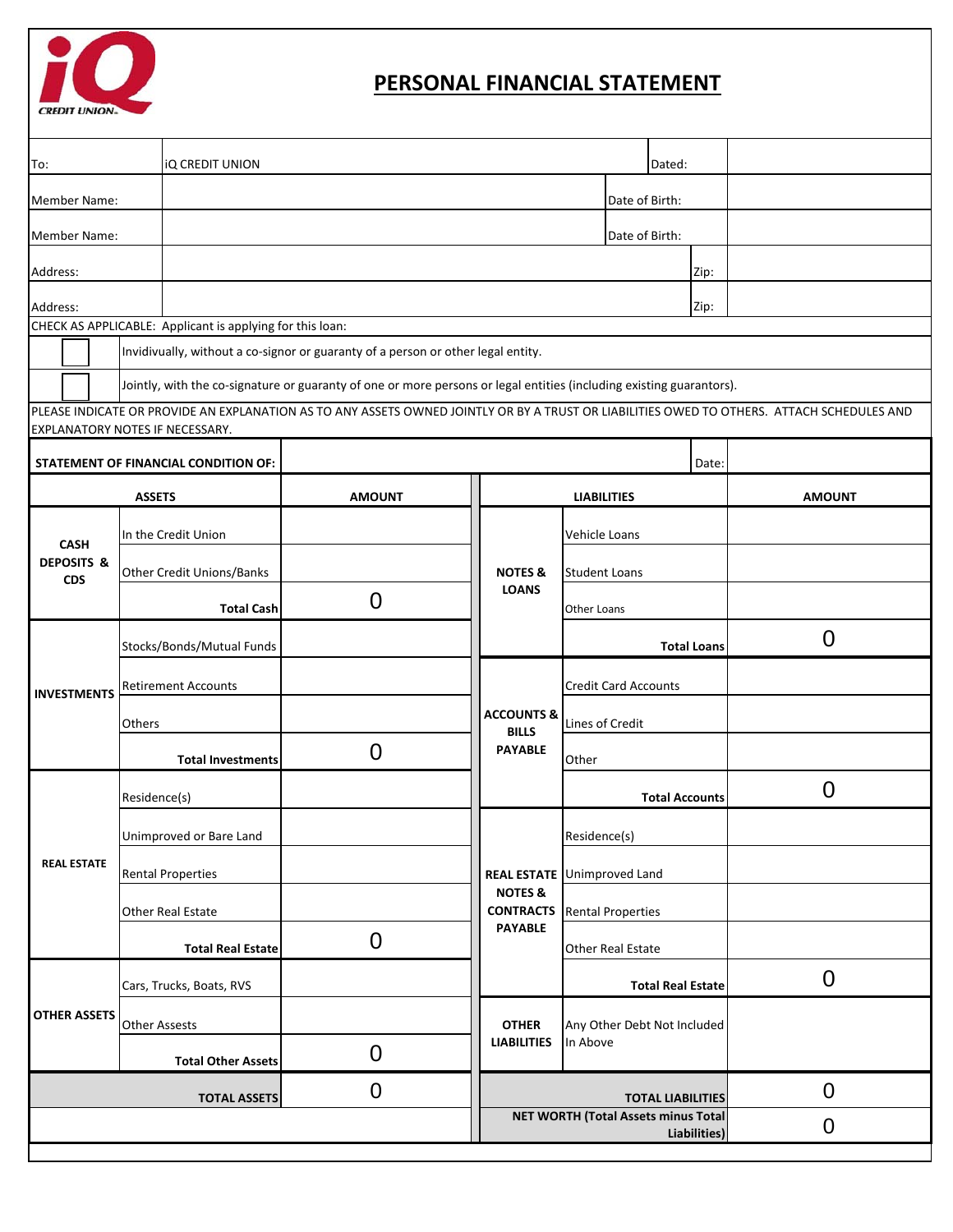

## **PERSONAL FINANCIAL STATEMENT**

| <b>CREDIT UNION®</b>                                                                                         |                                                                                                                                                                 |                          |                  |             |                                                                                                                                   |                                                                                                                                      |                |                                                 |                                                 |                       |           |                       |  |  |  |
|--------------------------------------------------------------------------------------------------------------|-----------------------------------------------------------------------------------------------------------------------------------------------------------------|--------------------------|------------------|-------------|-----------------------------------------------------------------------------------------------------------------------------------|--------------------------------------------------------------------------------------------------------------------------------------|----------------|-------------------------------------------------|-------------------------------------------------|-----------------------|-----------|-----------------------|--|--|--|
| If applicant resides in a community property state, please complete the following concerning marital status: |                                                                                                                                                                 |                          |                  |             |                                                                                                                                   |                                                                                                                                      |                |                                                 |                                                 |                       |           |                       |  |  |  |
| Applicant is:                                                                                                |                                                                                                                                                                 |                          | Married          |             | Separated                                                                                                                         |                                                                                                                                      |                | Unmarried (includes single, divorced & widowed) |                                                 |                       |           |                       |  |  |  |
|                                                                                                              | Co-Applicant, if any, is:                                                                                                                                       |                          | Married          |             | Separated                                                                                                                         |                                                                                                                                      |                |                                                 | Unmarried (includes single, divorced & widowed) |                       |           |                       |  |  |  |
|                                                                                                              |                                                                                                                                                                 |                          |                  |             |                                                                                                                                   |                                                                                                                                      |                |                                                 |                                                 |                       |           |                       |  |  |  |
|                                                                                                              | Soc.Sec.#                                                                                                                                                       |                          |                  |             |                                                                                                                                   | <b>Email Address</b>                                                                                                                 |                |                                                 | Phone                                           |                       |           |                       |  |  |  |
|                                                                                                              |                                                                                                                                                                 |                          |                  |             |                                                                                                                                   |                                                                                                                                      |                |                                                 |                                                 |                       |           |                       |  |  |  |
|                                                                                                              | Occupation                                                                                                                                                      |                          | Name of Employer | # of Yrs.   | Salary                                                                                                                            |                                                                                                                                      | Per            |                                                 |                                                 | <b>Business Phone</b> |           |                       |  |  |  |
|                                                                                                              |                                                                                                                                                                 |                          |                  |             |                                                                                                                                   |                                                                                                                                      |                |                                                 |                                                 |                       |           |                       |  |  |  |
|                                                                                                              | Amount of alimony, child support and separate maintenance payment income. Note: Alimony, child support or separate                                              |                          |                  |             |                                                                                                                                   |                                                                                                                                      |                |                                                 |                                                 |                       |           |                       |  |  |  |
|                                                                                                              |                                                                                                                                                                 |                          |                  |             | maintenance payment income need not be revealed if you do not wish to have it considered as a basis for repaying this obligation. |                                                                                                                                      |                |                                                 |                                                 |                       |           |                       |  |  |  |
| INFORMATION                                                                                                  | Enter Amount Per Month:<br>Name and address of payer of alimony, child support or separate maintenance payment income disclosed above as a source of repayment: |                          |                  |             |                                                                                                                                   |                                                                                                                                      |                |                                                 |                                                 |                       |           |                       |  |  |  |
|                                                                                                              |                                                                                                                                                                 |                          |                  |             |                                                                                                                                   |                                                                                                                                      |                |                                                 |                                                 |                       |           |                       |  |  |  |
|                                                                                                              |                                                                                                                                                                 |                          |                  |             |                                                                                                                                   |                                                                                                                                      |                |                                                 |                                                 |                       |           |                       |  |  |  |
|                                                                                                              | Payer:<br>And Received Under:                                                                                                                                   |                          | Court Order      |             | Written Agreement                                                                                                                 |                                                                                                                                      | Oral Agreement |                                                 |                                                 |                       | Other     |                       |  |  |  |
|                                                                                                              |                                                                                                                                                                 |                          |                  |             |                                                                                                                                   |                                                                                                                                      |                |                                                 |                                                 |                       |           |                       |  |  |  |
|                                                                                                              | Income (salary, social security, dividends, interest, etc)                                                                                                      |                          |                  |             |                                                                                                                                   |                                                                                                                                      |                |                                                 |                                                 |                       |           |                       |  |  |  |
| APPLICANT                                                                                                    |                                                                                                                                                                 |                          |                  |             |                                                                                                                                   |                                                                                                                                      |                |                                                 |                                                 |                       | Per Month |                       |  |  |  |
|                                                                                                              | Source:                                                                                                                                                         |                          |                  |             |                                                                                                                                   |                                                                                                                                      |                |                                                 |                                                 |                       |           |                       |  |  |  |
|                                                                                                              | # of Dependents:                                                                                                                                                |                          |                  | Ages:       |                                                                                                                                   |                                                                                                                                      |                |                                                 |                                                 |                       |           |                       |  |  |  |
|                                                                                                              | Have you guaranteed or co-signed on any notes and/or loans of any other person?                                                                                 |                          |                  |             |                                                                                                                                   |                                                                                                                                      |                |                                                 |                                                 | Yes                   |           | No                    |  |  |  |
|                                                                                                              | Have any actions or suits been filed again you are there any recorded judgments or decree entered against you or                                                |                          |                  |             |                                                                                                                                   |                                                                                                                                      |                |                                                 |                                                 |                       |           |                       |  |  |  |
|                                                                                                              |                                                                                                                                                                 |                          |                  |             |                                                                                                                                   | have you been adjudged bankrupt in the last 7 years or made any assignments for the benefit of creditors?                            |                |                                                 |                                                 | Yes                   |           | No                    |  |  |  |
|                                                                                                              | If yes, please explain:                                                                                                                                         |                          |                  |             |                                                                                                                                   |                                                                                                                                      |                |                                                 |                                                 |                       |           |                       |  |  |  |
|                                                                                                              |                                                                                                                                                                 | Co-Applicant's Full Name |                  | Age         |                                                                                                                                   |                                                                                                                                      |                | <b>Full Address</b>                             |                                                 |                       |           |                       |  |  |  |
|                                                                                                              |                                                                                                                                                                 |                          |                  |             |                                                                                                                                   |                                                                                                                                      |                |                                                 |                                                 |                       |           |                       |  |  |  |
|                                                                                                              | Soc.Sec.#                                                                                                                                                       |                          |                  |             |                                                                                                                                   | <b>Email Address</b>                                                                                                                 |                |                                                 | Phone                                           |                       |           |                       |  |  |  |
|                                                                                                              |                                                                                                                                                                 |                          |                  |             |                                                                                                                                   |                                                                                                                                      |                |                                                 |                                                 |                       |           |                       |  |  |  |
|                                                                                                              |                                                                                                                                                                 | Occupation               |                  |             | # of Yrs.<br>Name of Employer<br>Salary                                                                                           |                                                                                                                                      |                | Per                                             |                                                 |                       |           | <b>Business Phone</b> |  |  |  |
|                                                                                                              |                                                                                                                                                                 |                          |                  |             |                                                                                                                                   |                                                                                                                                      |                |                                                 |                                                 |                       |           |                       |  |  |  |
|                                                                                                              |                                                                                                                                                                 |                          |                  |             |                                                                                                                                   | P<br>Amount of alimony, child support and separate maintenance payment income. Note: Alimony, child support or separate              |                |                                                 |                                                 |                       |           |                       |  |  |  |
|                                                                                                              |                                                                                                                                                                 |                          |                  |             |                                                                                                                                   | maintenance payment income need not be revealed if you do not wish to have it considered as a basis for repaying this obligation.    |                |                                                 |                                                 |                       |           |                       |  |  |  |
|                                                                                                              | Enter Amount Per Month:                                                                                                                                         |                          |                  |             |                                                                                                                                   |                                                                                                                                      |                |                                                 |                                                 |                       |           |                       |  |  |  |
|                                                                                                              |                                                                                                                                                                 |                          |                  |             |                                                                                                                                   | Name and address of payer of alimony, child support or separate maintenance payment income disclosed above as a source of repayment: |                |                                                 |                                                 |                       |           |                       |  |  |  |
|                                                                                                              |                                                                                                                                                                 |                          |                  |             |                                                                                                                                   |                                                                                                                                      |                |                                                 |                                                 |                       |           |                       |  |  |  |
|                                                                                                              | Payer:                                                                                                                                                          |                          |                  |             |                                                                                                                                   |                                                                                                                                      |                |                                                 |                                                 |                       |           |                       |  |  |  |
|                                                                                                              | And Received Under:                                                                                                                                             |                          |                  | Court Order |                                                                                                                                   | Written Agreement                                                                                                                    |                | Oral Agreement                                  |                                                 |                       |           | Other                 |  |  |  |
| CO-APPLICANT INFORMATION                                                                                     | Income (salary, social security, dividends, interest, etc)                                                                                                      |                          |                  |             |                                                                                                                                   |                                                                                                                                      |                |                                                 |                                                 |                       |           |                       |  |  |  |
|                                                                                                              |                                                                                                                                                                 |                          |                  |             |                                                                                                                                   |                                                                                                                                      |                |                                                 |                                                 |                       |           |                       |  |  |  |
|                                                                                                              | Source:                                                                                                                                                         |                          |                  |             |                                                                                                                                   |                                                                                                                                      |                |                                                 | \$                                              |                       |           | Per Month             |  |  |  |
|                                                                                                              | # of Dependents:                                                                                                                                                |                          |                  | Ages:       |                                                                                                                                   |                                                                                                                                      |                |                                                 |                                                 |                       |           |                       |  |  |  |
|                                                                                                              | Have you guaranteed or co-signed on any notes and/or loans of any other person?                                                                                 |                          |                  |             |                                                                                                                                   |                                                                                                                                      |                |                                                 |                                                 | Yes                   |           | No                    |  |  |  |
|                                                                                                              |                                                                                                                                                                 |                          |                  |             |                                                                                                                                   | Have any actions or suits been filed again you are there any recorded judgments or decree entered against you or                     |                |                                                 |                                                 |                       |           |                       |  |  |  |
|                                                                                                              |                                                                                                                                                                 |                          |                  |             |                                                                                                                                   | have you been adjudged bankrupt in the last 7 years or made any assignments for the benefit of creditors?                            |                |                                                 |                                                 | Yes                   |           | No                    |  |  |  |
|                                                                                                              |                                                                                                                                                                 |                          |                  |             |                                                                                                                                   |                                                                                                                                      |                |                                                 |                                                 |                       |           |                       |  |  |  |
|                                                                                                              | If yes, please explain:                                                                                                                                         |                          |                  |             |                                                                                                                                   |                                                                                                                                      |                |                                                 |                                                 |                       |           |                       |  |  |  |